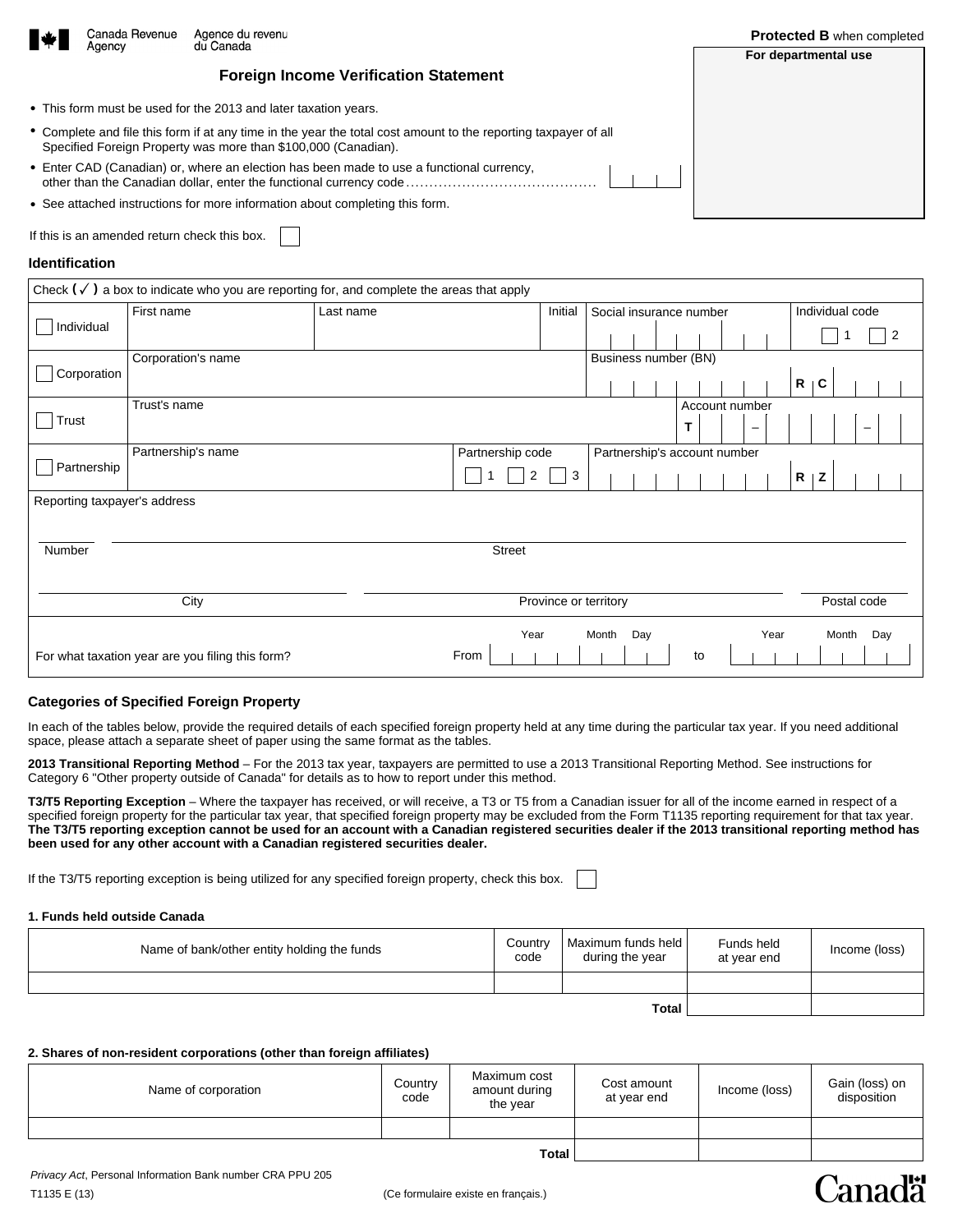# **3. Indebtedness owed by non-resident**

| Description of indebtedness | Country<br>code | Maximum cost<br>amount during<br>the year | Cost amount<br>at year end | Income (loss) | Gain (loss) on<br>disposition |
|-----------------------------|-----------------|-------------------------------------------|----------------------------|---------------|-------------------------------|
|                             |                 |                                           |                            |               |                               |
|                             |                 |                                           |                            |               |                               |

#### **4. Interests in non-resident trusts**

| Name of trust | Country<br>code | Maximum cost<br>amount during<br>the year | Cost amount<br>at year end | Income received | Capital received | Gain (loss) on<br>disposition |
|---------------|-----------------|-------------------------------------------|----------------------------|-----------------|------------------|-------------------------------|
|               |                 |                                           |                            |                 |                  |                               |
|               |                 | <b>Total</b>                              |                            |                 |                  |                               |

# **5. Real property outside Canada (other than personal use and real estate used in an active business)**

| Description of property | Country<br>code | Maximum cost<br>amount during<br>the year | Cost amount<br>at year end | Income (loss) | Gain (loss) on<br>disposition |
|-------------------------|-----------------|-------------------------------------------|----------------------------|---------------|-------------------------------|
|                         |                 |                                           |                            |               |                               |
|                         |                 |                                           |                            |               |                               |

### **6. Other property outside Canada**

| Description of property | Country<br>code | Maximum cost<br>amount during<br>the year | Cost amount<br>at year end | Income (loss) | Gain (loss) on<br>disposition |
|-------------------------|-----------------|-------------------------------------------|----------------------------|---------------|-------------------------------|
|                         |                 |                                           |                            |               |                               |
|                         |                 |                                           |                            |               |                               |

## **Certification**

| I certify that the information given on this form is, to my knowledge, correct<br>and complete, and fully discloses the reporting taxpayer's foreign property and<br>related information. | If someone other than the taxpayer or the partnership prepared<br>this form, provide their: |             |           |  |  |
|-------------------------------------------------------------------------------------------------------------------------------------------------------------------------------------------|---------------------------------------------------------------------------------------------|-------------|-----------|--|--|
| Print name                                                                                                                                                                                | Name                                                                                        |             |           |  |  |
| Sign here (It is a serious offence to file a false statement.)                                                                                                                            |                                                                                             | Address     |           |  |  |
| Position/title                                                                                                                                                                            |                                                                                             |             |           |  |  |
| Phone                                                                                                                                                                                     | Date                                                                                        | Postal code | Telephone |  |  |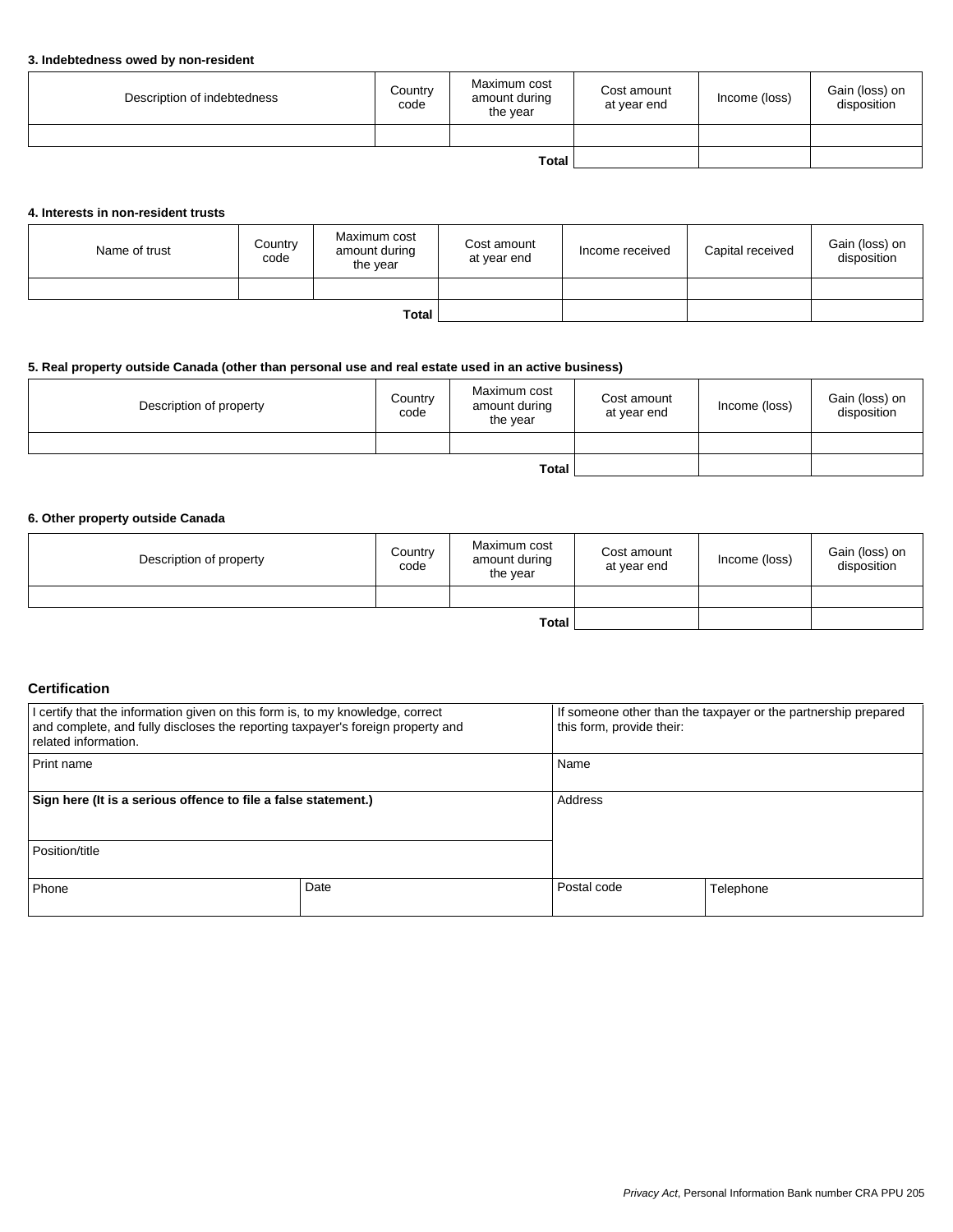## **Instructions**

All legislative references on this form refer to the *Income Tax Act* (the Act).

If the reporting taxpayer is a partnership, references to year or taxation year should be read as fiscal period and references to taxpayer should be read as partnership.

### **Do you have to file this form?**

All Canadian resident taxpayers (including non-resident trusts deemed resident in Canada by section 94 of the Act) are required to file the T1135, *Foreign Income Verification Statement* if at any time in the year the total cost amount of all Specified Foreign Property to the taxpayer was more than \$100,000 (Canadian).

An individual (other than a trust) does **not** have to file a T1135 for the year in which the individual first becomes a resident of Canada (section 233.7 of the Act).

The following entities **do not** have to file this form:

- a mutual fund corporation or mutual fund trust;
- a non-resident-owned investment corporation;
- a person all of whose taxable income is exempt from Part I tax;
- a registered investment under section 204.4 of the Act;
- a trust described in any of paragraphs (a) to (e.1) of the definition of trust in subsection 108(1) of the Act;
- a trust in which all of the persons beneficially interested are persons described above;
- a partnership in which all the members are persons described above;
- a partnership where the share of the partnership's income or loss attributable to non-resident members is 90% or more of the income or loss of the partnership.

### **What property do you have to report?**

You are required to report all Specified Foreign Property in accordance with subsection 233.3(1) of the Act which includes:

- funds or intangible property (patents, copyrights, etc.) situated, deposited or held outside Canada;
- tangible property situated outside of Canada;
- a share of the capital stock of a non-resident corporation held by the taxpayer or by an agent on behalf of the taxpayer;
- an interest in a non-resident trust that was acquired for consideration, other than an interest in a non-resident trust that is a foreign affiliate for the purposes of section 233.4;
- an interest in a partnership that holds a Specified Foreign Property unless the partnership is required to file a T1135;
- an interest in, or right with respect to, an entity that is a non-resident;
- a property that is convertible into, exchangeable for, or confers a right to acquire a property that is Specified Foreign Property;
- a debt owed by a non-resident, including government and corporate bonds, debentures, mortgages, and notes receivable;
- an interest in a foreign insurance policy;
- precious metals, gold certificates, and futures contracts held outside Canada.

#### Specified Foreign Property **does not** include:

- a property used or held exclusively in carrying on an active business;
- a share of the capital stock or indebtedness of a foreign affiliate;
- an interest in a trust described in paragraph (a) or (b) of the definition of "exempt trust" in subsection 233.2(1);
- a personal-use property as defined in section 54;
- an interest in, or a right to acquire, any of the above-noted excluded foreign property.

For frequently asked questions or examples, check our web site at: **www.cra-arc.gc.ca/tx/nnrsdnts/cmmn/frgn/1135\_fq-eng.html**

#### **How to complete this form**

Where a particular Specified Foreign Property has been reported all of the other fields associated with that particular property must also be completed. All nil amounts should be reported by indicating "0" in the corresponding field rather than leaving it blank. Amounts should be rounded to the nearest dollar.

### **Functional currency**

If an election has been made under paragraph 261(3)(b) of the Act to report in a functional currency, state all monetary amounts in that functional currency, otherwise state all monetary amounts in Canadian dollars. The codes for the functional currencies are as follows:

AUD – for Australian dollar USD – for U.S. dollar GBP – for U.K. pound EUR – for Euro

## **Identification**

Check the appropriate box to identify the category of taxpayer filing this form. Provide the taxpayer's name, address, and identification number. Provide the taxation year for which this form is being filed.

#### **Reporting individual/partnership identification**

#### For individual code, check  $(\sqrt{})$  :

- 1. If the individual or the individual's spouse (common-law partner) is self-employed.
- 2. If the individual and the individual's spouse (common-law partner) are both not self-employed.

#### **For partnership code, check (√):**

- 1. If end partners are individuals or trusts.
- 2. If end partners are corporations.
- 3. If end partners are a combination of 1 and 2 mentioned above.

An end partner is the final recipient (corporation, trust or individual) that receives an allocation of income from the partnership after the income has flowed through the various levels of a tiered partnership.

## **Categories of Specified Foreign Property**

This form contains six (6) tables corresponding to different categories of Specified Foreign Property. Report the detail of each particular property that was held at any time during the year in the appropriate category.

#### **Country codes**

For the list of country codes, see **Country codes**.

The country code for each category should identify:

- Category 1 the country of residence of the bank or other entity holding the funds;
- Category 2 the country of residence of the non-resident corporation;
- Category 3 the country of residence of the non-resident issuer;
- Category  $4$  the country of residence of the trust;
- Category 5 country where property is located;
- Category 6 country where property is located.

#### **Cost amount**

Cost amount is defined in subsection 248(1) of the Act and generally would be the acquisition cost of the property.

If you immigrate to Canada, the cost amount is the fair market value of the property at the time of immigration. Similarly, if you received Specified Foreign Property as a gift, or inheritance, the cost amount is its fair market value at the time of the gift or inheritance.

## **Foreign currency conversion**

When converting amounts from a foreign currency into Canadian dollars, use the exchange rate in effect at the time of the transaction (i.e. the time the income was received or the property was purchased). If you received income throughout the year, an average rate for the year is acceptable.